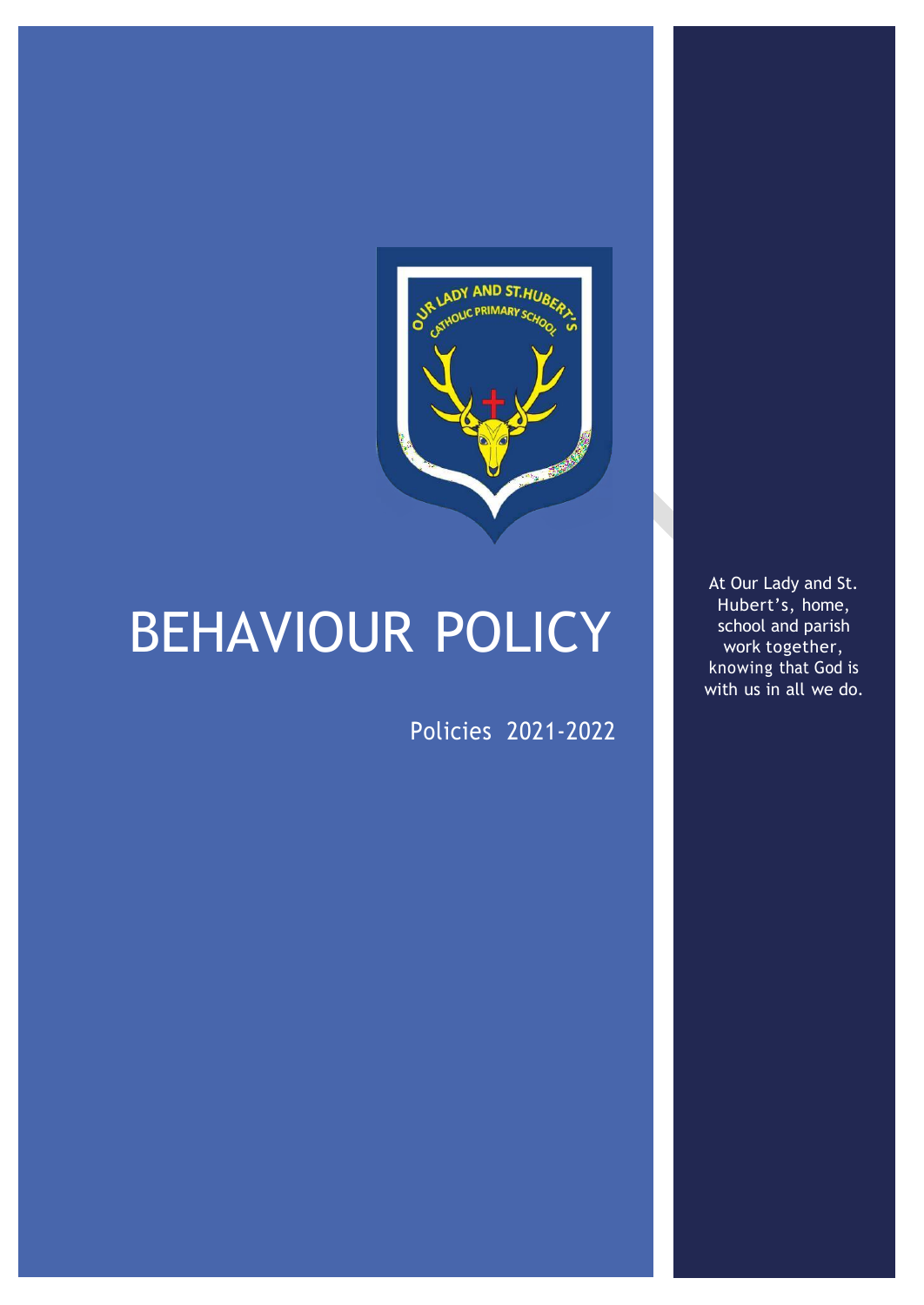# **Behaviour Policy**

# **Our Lady and St Hubert's Catholic Primary School**

# **1. Statement of School's Curriculum Aims**

Our Lady and St Hubert's Catholic Primary School aims to deliver a curriculum which is relevant for our pupils the community in which they live. We have aimed to create an ambitious and engaging curriculum which engages pupils and therefore has a positive impact on learning.

#### "DO NOT BURY YOUR TALENTS, THE GIFTS THAT GOD HAS GIVEN YOU. DO NOT BE AFRAID TO DREAM OF GREAT THINGS"

#### POPE FRANCIS

#### *Mission Statement*

At Our Lady & St. Hubert's, home, school and parish work together as we grow and learn, knowing that God is with us in all we do'.

At Our Lady's and St Hubert's, as members of God's family, we help and support each other as we learn, play and grow; whatever our background. Everyone in our school, parish and home community is important and respected and given the opportunity to develop their faith and live out the Gospel values.

Through Jesus' teachings and example of love, we understand the importance of helping others, supporting charities in our local and global community.

Our school is a caring community where truth, forgiveness and justice are promoted and are at the heart of our learning and throughout our daily lives.

We know that each one of us is made in God's image; we encourage everyone to develop and share the talents that He has given to each of us.

*Agreed by the governing body:* September 2021

*Review date:* September 2022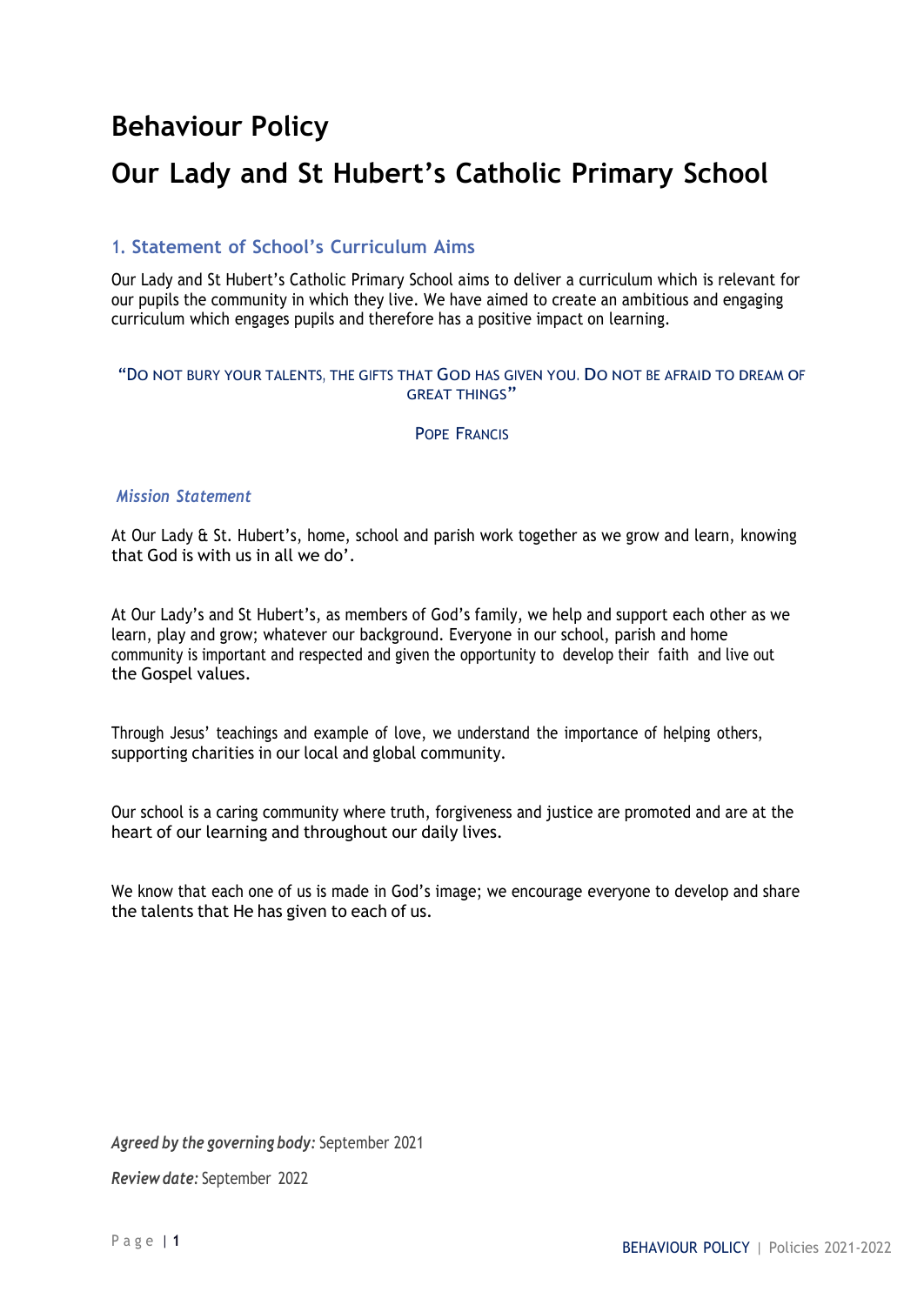#### "TRUST IN THE LORD WITH ALL YOUR HEART, AND DONOT LEAN ON YOUR OWN UNDERSTANDING. INALL YOUR WAYS ACKNOWLEDGE HIM, AND HE WILL MAKE STRAIGHT YOUR PATHS."

#### PROVERBS 3:5-6

#### **Aims**

- To encourage high expectations of ourselves and respect for others, so we can model the values of Christ in our lives and the wider community, as children and families of God
- To promote our 6C's Curriculum, enabling children to succeed in their learning, and have a sense that learning can be fun and relevant to their lives, become independent, enthusiastic learners with a willingness to take risks.
- To establish purposeful and efficient learning environments. Our school has a number of rules, but the main aim of this policy is not to state and enforce rules. It is a means of promoting good relationships which we know lie at the heart of good teaching and learning.
- To encourage self-regulation, whilst clarifying the sanctions used in instances where behaviour breaches school rules or instructions or falls below what could reasonably be expected for the child's developmental stage
- For children to be able to manage and understand their emotions, to apply thinking between feeling and action and to increasingly show empathy and understanding to others is core to our work.

# **Core Beliefs**

- We believe that parents, governors and staff should work together to enable children to succeed in our 6C's curriculum including core collaboration, communication, character, selfregulation and self-respect. These are skills that can, and should be, taught in order to equip our pupils with a sense of social responsibility as men and women of God.
- We believe that everyone in school has the right to be treated as an individual. The school should value, share and celebrate the achievements, academic and non-academic, of all its children, giving each an equal opportunity to achieve their potential.
- We believe children have a right to educational provision that meets their needs and enables them to thrive in an environment that is free from disruption, enabling all children to enjoy their learning, be safe and healthy and make a positive contribution to their schools and the wider community.
- We believe in children's right to have their voices heard, to be listened to and to know where to go to share their concerns.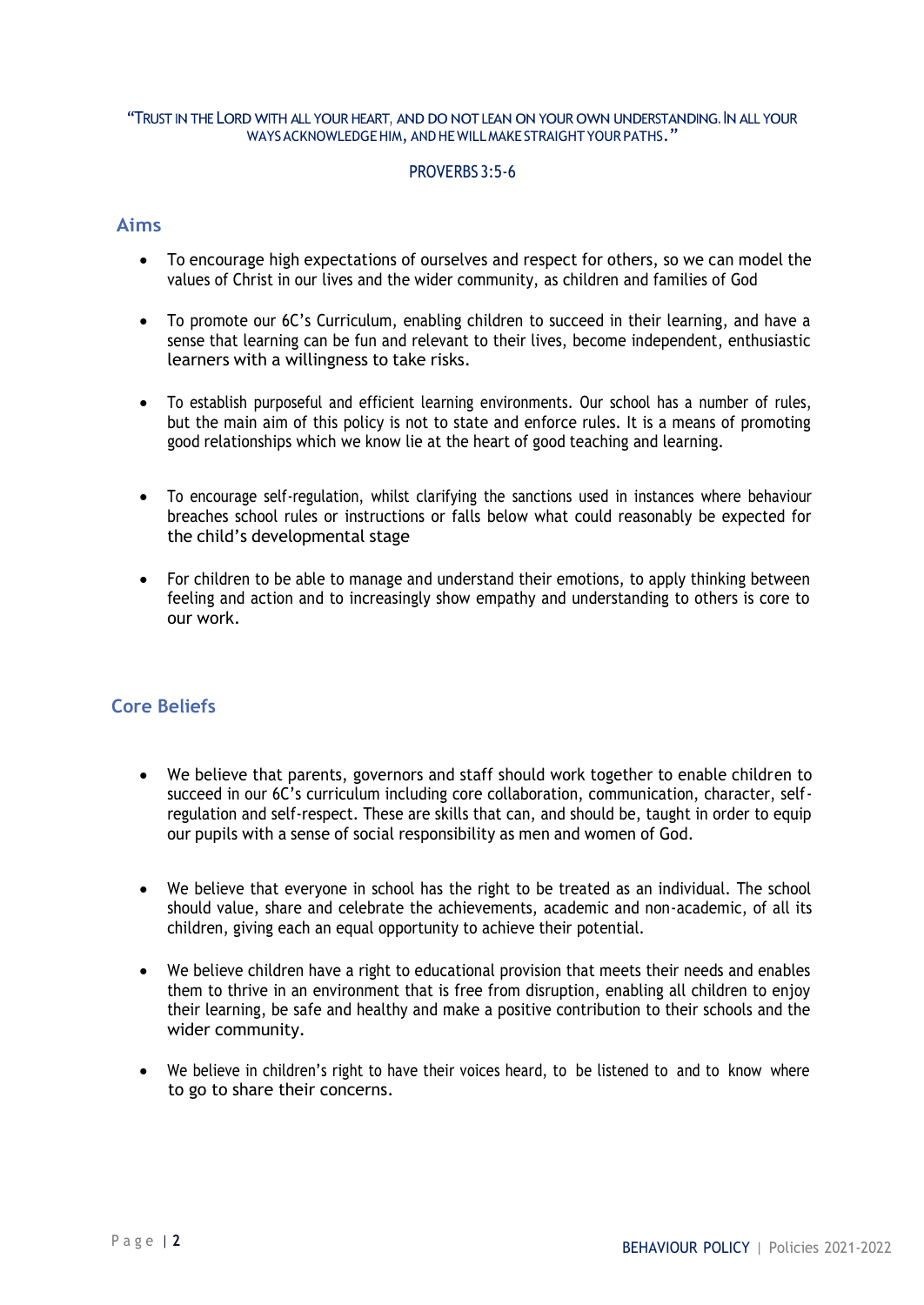- We believe children must know the behavioural expectations of the school that they must be clear and transparent with consequences and rewards details, ensuring fairness for all and an underlying understanding that with effort all can achieve.
- We believe every member of the Our Lady & St Hubert's School staff, volunteers and workplace students must be able to work safely, fulfilling their role free from the stresses and impact of challenging behaviour.

# **Rationale: Lifelong Skills for Learning**

To raise self-esteem and aspiration we have developed our 6C's Curriculum. This articulates the habits, attitude and mindset needed to achieve success. The 6C's are: Character, Creativity, Collaboration, Critical Thinking, Citizenship and Communication.

# **Legislation and statutory requirements**

This policy is based on advice from the Department for Education (DfE) on:

- $\triangleright$  [Behaviour](https://www.gov.uk/government/publications/behaviour-and-discipline-in-schools) and discipline in schools
- $\triangleright$  Searching, screening and [confiscation](https://www.gov.uk/government/publications/searching-screening-and-confiscation) at school
- $\triangleright$  The [Equality](https://www.gov.uk/government/publications/equality-act-2010-advice-for-schools) Act 2010
- $\triangleright$  Use of [reasonable](https://www.gov.uk/government/publications/use-of-reasonable-force-in-schools) force in schools
- $\triangleright$  [Supporting](https://www.gov.uk/government/publications/supporting-pupils-at-school-with-medical-conditions--3) pupils with medical conditions at school

It is also based on the special [educational](https://www.gov.uk/government/publications/send-code-of-practice-0-to-25) needs and disability (SEND) code of practice. In addition, this policy is based on:

- In addition, this policy is based on: Section 175 of the Education Act 2002, which outlines a school's duty to safeguard and promote the welfare of its pupils Page | 3
- Sections 88-94 of the Education and Inspections Act 2006, which require schools to regulate pupils' behaviour and publish a behaviour policy and written statement of behaviour principles, and give schools the authority to confiscate pupils' property
- Schedule 1 of the [Education \(Independent School Standards\) Regulations 2014; p](http://www.legislation.gov.uk/uksi/2014/3283/schedule/made)aragraph 7 outlines a school's duty to safeguard and promote the welfare of children, paragraph 9 requires the school to have a written behaviour policy and paragraph 10 requires the school to have an anti-bullying strategy
- [DfE guidance](https://www.gov.uk/guidance/what-academies-free-schools-and-colleges-should-publish-online) explaining that academies should publish their behaviour policy and anti-bullying strategy online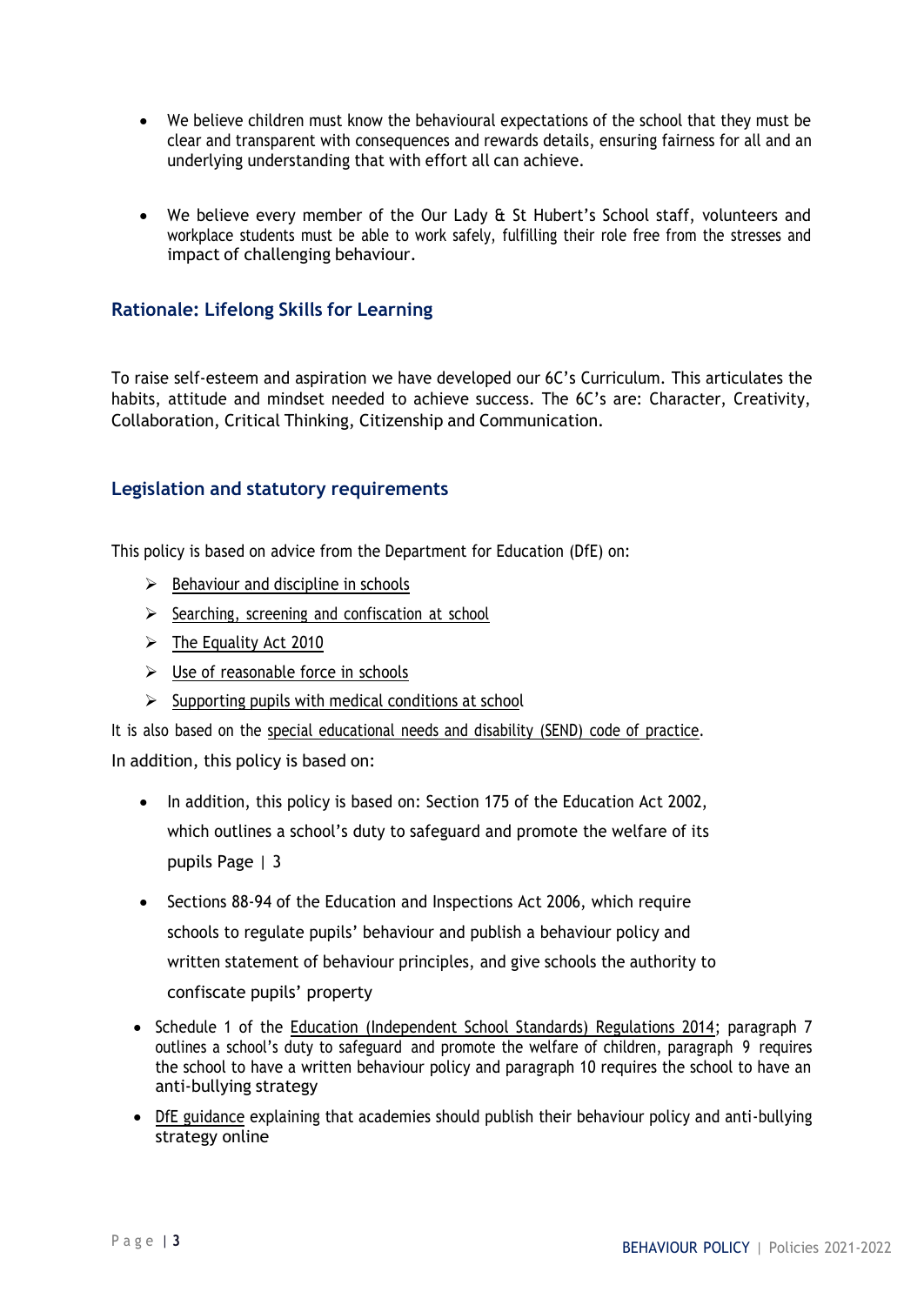# **Rewards**

"SHOW YOURSELF IN ALL RESPECTS TO BE A MODEL OF GOOD WORKS, AND IN YOUR TEACHING SHOW INTEGRITY, DIGNITY, AND SOUND SPEECH THAT CANNOT BE CONDEMNED, SO THAT AN OPPONENT MAY BE PUT TO SHAME, HAVING NOTHING EVIL TO SAY ABOUT US."

#### *TITUS 2:7-8*

At Our Lady and St Hubert's to reward good behaviour and positive attitudes to promote exemplary behaviour standards, encourage pride and self-esteem in every child.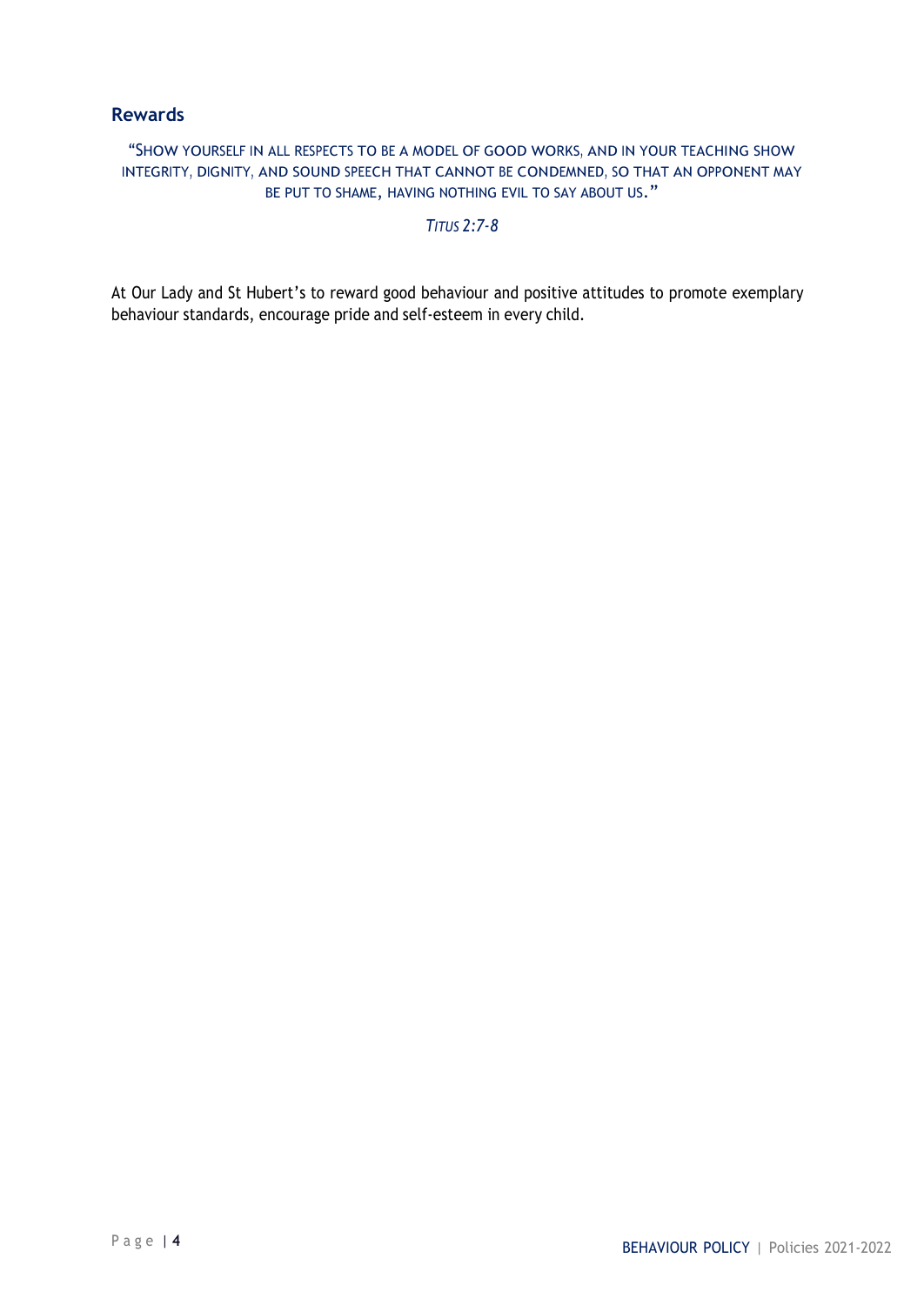We encourage good behaviour patterns by using the following strategies:

- Staff praise children, congratulating them for their effort, determination and the results this attitude to learning yields.
- Staff give stickers, house points or dojo points to reward good behaviour, which are related to our 6c's
- Children in our Early Years (Reception and Pre-School) will learn about behavioural expectations through consistent and clear boundaries, routines and pictorial clues. 'Self-Regulation' and 'Managing Self' elements of Personal, Social, Emotional development in the EYFS Framework (September 2021). Observational assessments are made as part of the child's learning journey and interventions/support are put in place for those children working below their age-related expectation. These interventions will be discussed with parents and tailored to meet the needs of the individual child and circumstances.
- Reward certificates in assembly. Children are nominated by the teaching team to receive awards: parents are invited to assemblies to share in their success.
- Sporting and wider achievements are recognised with the children, including awards achieved outside of school hours.
- The school environment is a lively reflection of children's best work.

#### **Sanctions**

Our school takes every opportunity to ensure inappropriate behaviour is minimised, and where such behaviour does occur consistent and fair sanctions are applied. This ensures every child can learn in a safe and positive environment.

Whilst we hope that all pupils will value and respect one another, and recognise the benefits of positive behaviour and attitudes, it is important too that a system to deal with inappropriate behaviour is in place, and administered consistently and reasonably by all staff.

We understand it is important to be **fair and consistent** in our behavioural expectations. To aid this, levels of behaviour are defined together with the action children can expect to be taken. The teaching team are aware of the levels and will ensure they are readily accessible for children to refer to in class. See Appendix 1.

At Our Lady and St Hubert's we use the school behaviour levels (Appendix 1) to support staff to make decisions in response to children's behaviour and provide a process of escalation where behaviour is repeated. These behaviour levels correspond to the reward system dojo's in class.

Children will be asked to complete a reflection sheet to consider how their behaviour can be more positive in future. Some examples of sanctions include children reflecting on behaviour during free time, loss of privileges, referral to SLT or in some cases, where welfare and safety of children is compromised, a reduced timetable.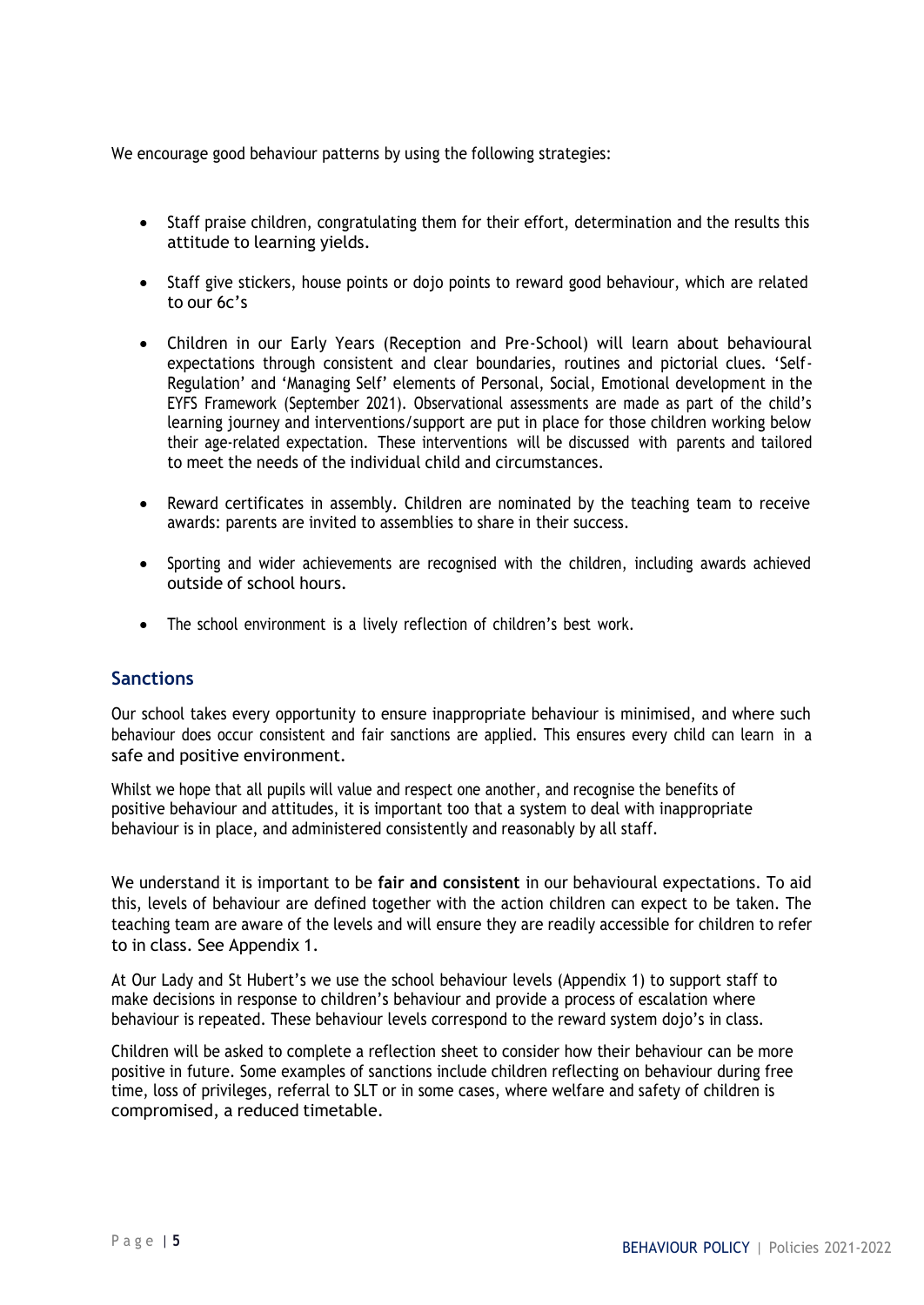# **Lunchtime and Extra -Curricular Behaviour**

If a member of staff needs to get the attention of the children while in the hall at lunchtime, this will be done by raising a hand and the children will copy.

At the end of playtime and lunchtime an adult will ring the hand bell. The children will stop, stay still & be quiet after the first bell, then walk to their lines when instructed.

If poor behaviour occurs during out of school clubs or activities the child will not be permitted to attend the club(s).

# **Bullying**

At Our Lady and St Hubert's we do not tolerate bullying in any form. If we discover that an act of bullying or intimidation has taken place, we act immediately to stop any further occurrences of such behaviour. While it is very difficult to eradicate bullying, we do everything in our power to ensure that all children are safe, happy and free from fear in our school.

**Bullying** is defined as the repetitive, intentional harming of one person or group by another person or group, where the relationship involves an imbalance of power.

Bullying is, therefore:

- > Deliberately hurtful
- > Repeated, often over a period of time >
- Difficult to defend against

Bullying can include:

| <b>TYPE OF BULLYING</b>                                                                                          | <b>DEFINITION</b>                                                                                                                                                                      |
|------------------------------------------------------------------------------------------------------------------|----------------------------------------------------------------------------------------------------------------------------------------------------------------------------------------|
| Emotional                                                                                                        | Being unfriendly, excluding, tormenting                                                                                                                                                |
| Physical                                                                                                         | Hitting, kicking, pushing, taking another's belongings, any use of<br>violence                                                                                                         |
| Prejudice-based and<br>discriminatory,<br>including:                                                             | Taunts, gestures, graffiti or physical abuse focused on a<br>particularcharacteristic (e.g. gender, race, sexuality)                                                                   |
| • Racial<br>• Faith-based<br>• Gendered (sexist)<br>• Homophobic/biphobic<br>• Transphobic<br>• Disability-based |                                                                                                                                                                                        |
| Sexual                                                                                                           | Explicit sexual remarks, display of sexual material, sexual<br>gestures, unwanted physical attention, comments about<br>sexual reputation or performance, or inappropriate<br>touching |
| Direct or indirect verbal                                                                                        | Name-calling, sarcasm, spreading rumours, teasing                                                                                                                                      |
| Cyber-bullying                                                                                                   | Bullying that takes place online, such as through social<br>networking sites, messaging apps or gaming sites                                                                           |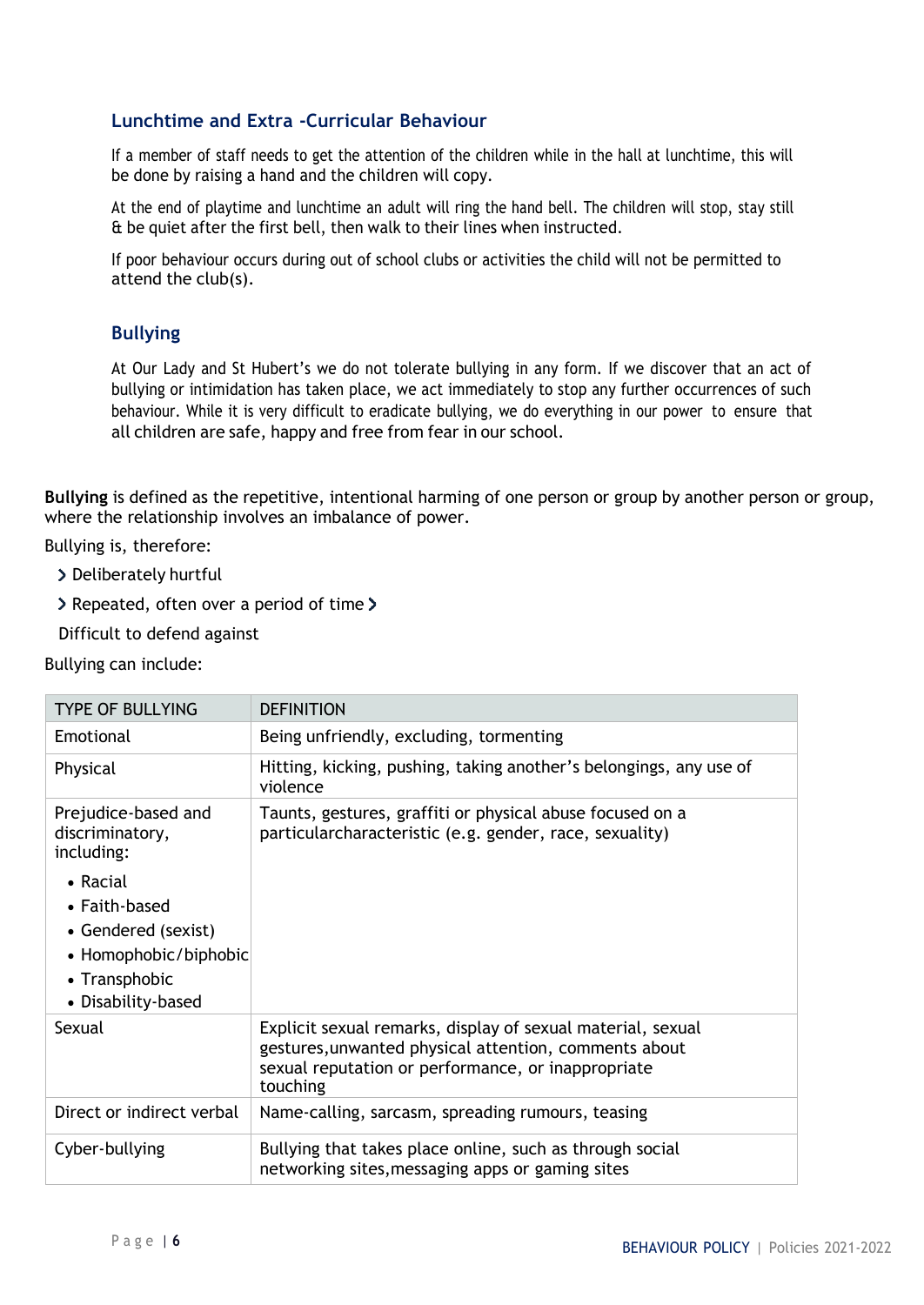#### **Use of reasonable force**

A calm considered approach to any physical intervention is always necessary. When circumstances justify, staff can intervene in order to keep pupils and the wider school community safe. The school has adopted the techniques of MAPA (Management of Actual or Potential Aggression). Key staff members have received MAPA training which is refreshed annually. This MAPA programme is designed to consider the care, welfare, safety and security of pupils as well as defuse challenging situations.

MAPA training also trains staff to use reasonable force, if necessary, to prevent pupils from harming themselves or others. The use of force must be reasonable, proportionate and necessary. MAPA provides a gradual, graded system of response proportionate to the situation, task and individuals involved. There is an emphasis on appropriate and targeted verbal and non-verbal communication as well as de-escalation strategies. When physical intervention is necessary, it is applied as an act of care and control with the intention of re-establishing verbal control as soon as possible and, at the same time, allowing the pupil to regain self-control and help them find a better way to deal with the situation. The Principal will decide which staff require MAPA training in order to meet the needs of the pupils they work with. This is evaluated and reviewed on an individual pupil basis.

When a physical intervention is used on a child, staff record this information in a bound and numbered book and parents will be informed.

# **The role of the class teacher**

#### "B<sup>E</sup> SHEPHERDS OF GOD'<sup>S</sup> FLOCK THAT IS UNDER YOUR CARE, WATCHING OVER THEM—NOT BECAUSE YOU MUST, BUT BECAUSE YOU ARE WILLING, AS GOD WANTS YOU TO"

#### **PETER 1 5:2**

It is the responsibility of the class teacher to ensure that the school rules are enforced in their class, and that their class behaves in a responsible manner during lesson time. The class teachers in our school have high expectations of the children in terms of behaviour, and they strive to ensure that all children work to the best of their ability. The class teacher treats each child fairly and enforces the classroom code consistently. The teacher treats all children in their class with respect and understanding. If a child misbehaves repeatedly in class, the class teacher follows the sanctions as discussed above (and in appendix 1). Every member of staff in this school also has a responsibility for behaviour of all children outside their own classroom.

The class teacher reports to parents about the progress of each child in their class. The class teacher may also contact a parent if there are concerns about the behaviour or welfare of a child.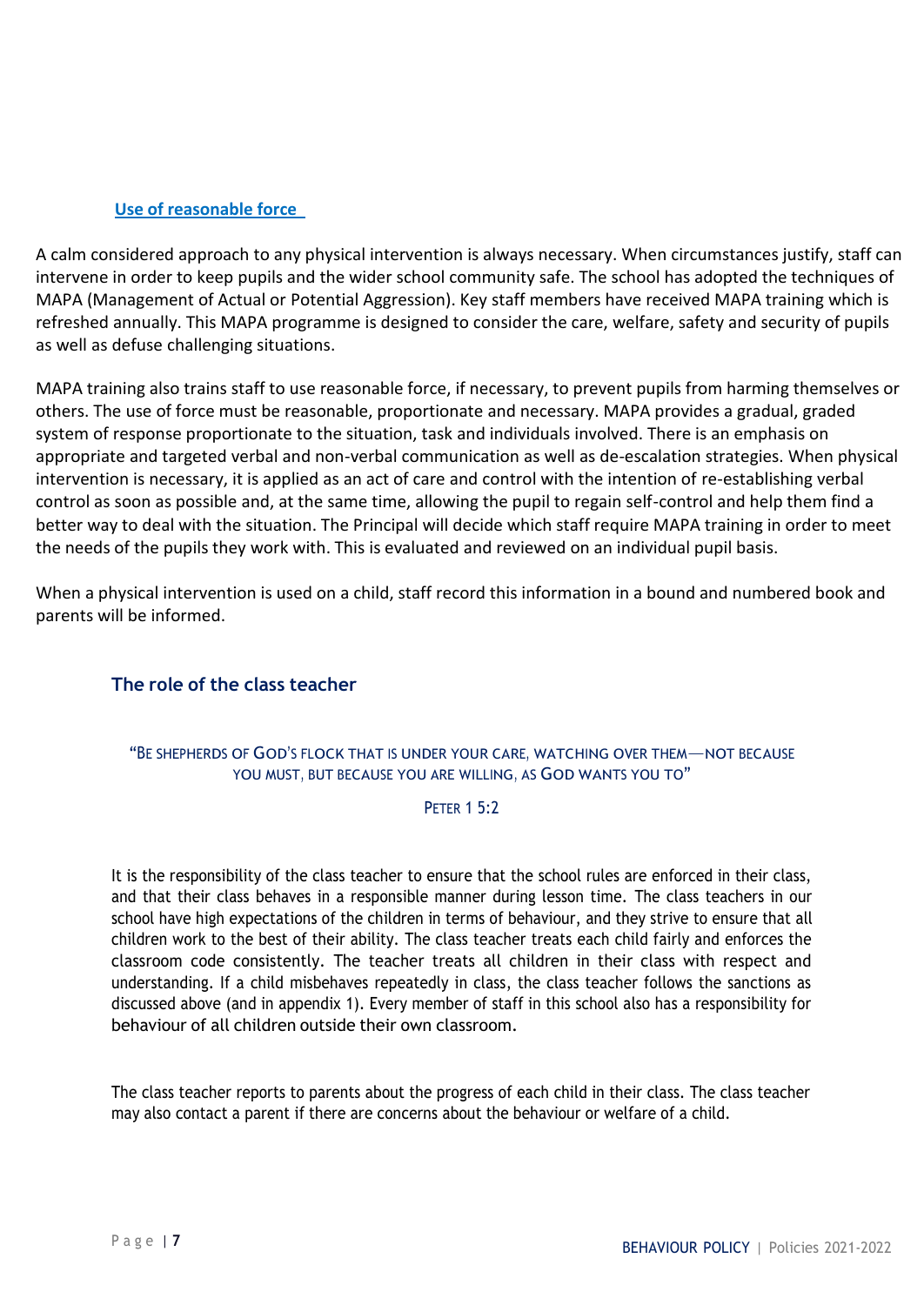The class teacher, along with the SENCo, liaises with external agencies, as necessary, to support and guide the progress of each child. Where deemed applicable, some children may be given a personalised behaviour plan, which is based on advice from external agencies and addresses their additional needs.

# **The Role of the Principal**

It is the responsibility of the Principal to implement the school behaviour policy consistently throughout the school and to report to the Local Academy Board, when requested, on the effectiveness of the policy. It is also the responsibility of the Principal to ensure the health, safety and welfare of all children in the school. The Principal supports the staff by implementing the policy, by setting the standards of behaviour, and by supporting staff in the implementation of the policy. The Principal is supported by the Governors when arranging fixed-term exclusions for individual children for serious acts of misbehaviour. For repeated or very serious acts of anti-social behaviour and unsafe and/or continuously inappropriate behaviour, where all support avenues have been exhausted, the Principal may permanently exclude a child. Both these actions are only taken after the school Local Academy Board and Local Authority have been notified.

# **The Role of our Parents**

#### "BROTHERS AND SISTERS, ALL OF YOU SHOULD TRY TO FOLLOW MY EXAMPLE AND TO COPY THOSE WHO LIVE THE WAY WE SHOWED YOU"

#### PHILIPPIANS 3:17

The School works in partnership with parents so that children receive consistent messages about how to behave. We expect parents to support their child's learning and to co-operate with us in reinforcing positive behaviour traits. We try to build a supportive dialogue between the home and the school and we inform parents immediately if we have concerns about their child's welfare or behaviour.

If we have to use reasonable sanctions as a result of a child's behaviour, we expect parents to support our action. If parents have any concerns about the way that their child has been treated, they should either, make direct contact with the class teacher to book an appointment with them.

Following an investigation and discussion with the class teacher, if the parent believes that the concern has not been resolved, they should contact the Vice-Principal. If a parent feels that following discussions with the Vice Principal's the situation has still not been resolved, the parent should contact the Principal.

Prior to meeting with a parent, the Principal and Vice Principal will investigate the 'discussion/action trail' and any accompanying documentation. If discussions with the Principal cannot resolve the problem a parent has the right to contact the Chair of the Local Governing Board. A formal grievance or appeal process can be implemented from this point.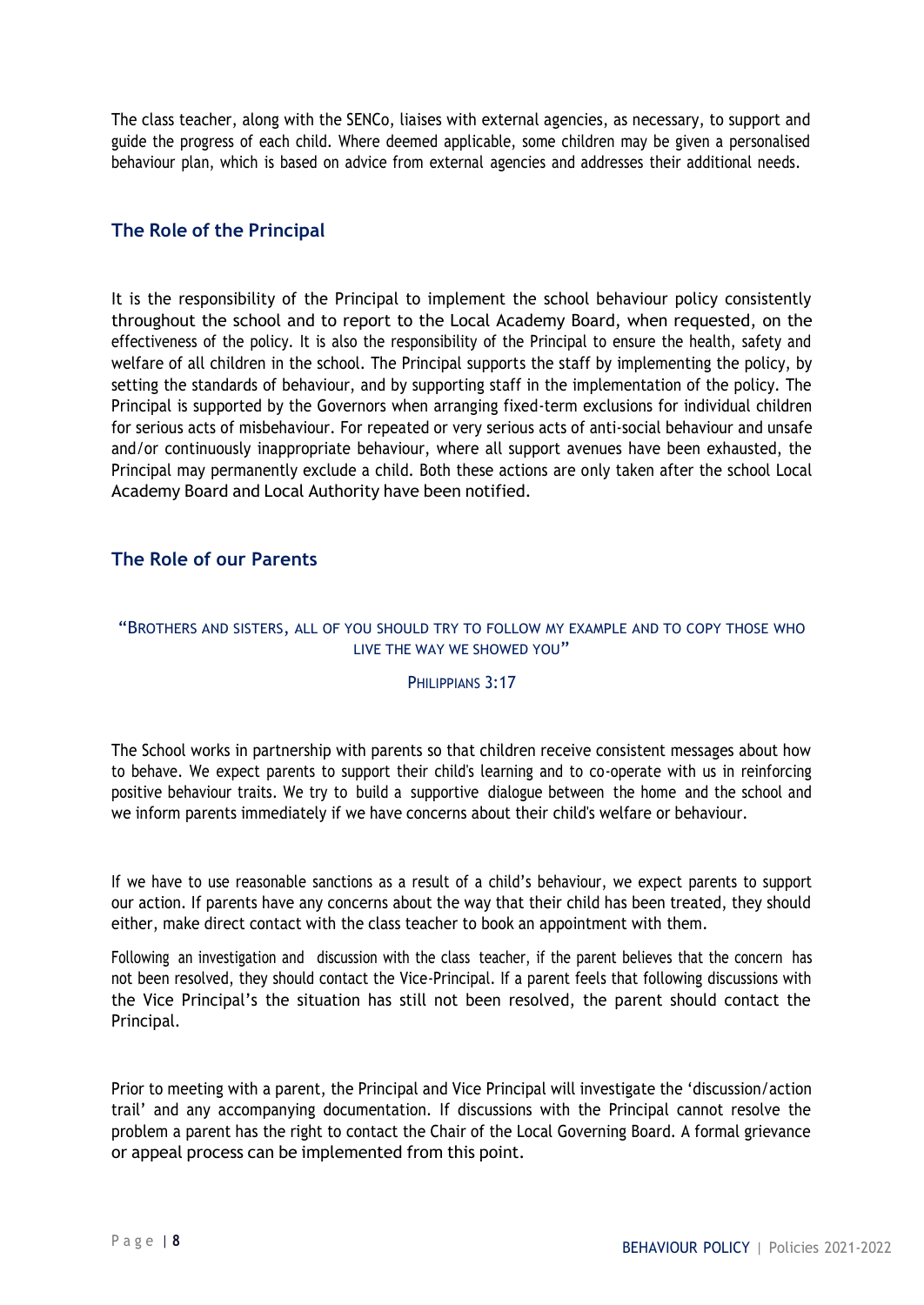# **The Role of the Local Governing Body**

The Local Governing Board has the responsibility of setting down these general guidelines on standards of discipline and behaviour, and of reviewing their effectiveness. The Local Governing Board supports the Principal in carrying out these guidelines and may give advice to the Principal about particular disciplinary issues. The Principal must take this into account when making decisions about matters of behaviour.

#### **Fixed-term and permanent exclusions**

It is not our wish to exclude a pupil from school and other means of addressing unwanted behaviours will be explored before a decision to exclude is taken. Only the Principal (or the acting Principal) has the power to exclude a pupil from school. The Principal may exclude a pupil for one or more fixed periods, for up to 45 days in any one school year. The Principal may also exclude a pupil permanently if all other areas of support have been exhausted.

In an ever-changing environment, it is **not** possible to produce an exhaustive list of offences that warrant a fixed-term or permanent exclusion. However, we can be clear that any threatening behaviour, persistent bullying or harassment, possession of an offensive weapon, misuse of alcohol/solvents/drugs, theft, swearing and physical assault could result in an exclusion.

If the Principal excludes a pupil, she informs the parents immediately, giving reasons for the exclusion. At the same time, the Principal makes it clear to the parents that they can, if they wish, appeal against the decision to the Local Governing Board. The school informs the parents how to make any such appeal.

The Principal informs the LA and the Local Academy Board about any permanent exclusion, and about any fixed-term exclusions beyond five days in any one term. The Local Governing Board itself cannot either exclude a pupil or extend the exclusion period made by the Principal. The Local Governing Board has a discipline committee, which is made up of between three and five members. This committee considers any exclusion appeals on behalf of the governors.

When an appeals panel meets to consider an exclusion, they consider the circumstances in which the pupil was excluded, consider any representation by parents and the LA, and consider whether the pupil should be reinstated. If the Local Governing Board appeals panel decides that a pupil should be reinstated, the Principal must comply with this ruling.

# **Monitoring**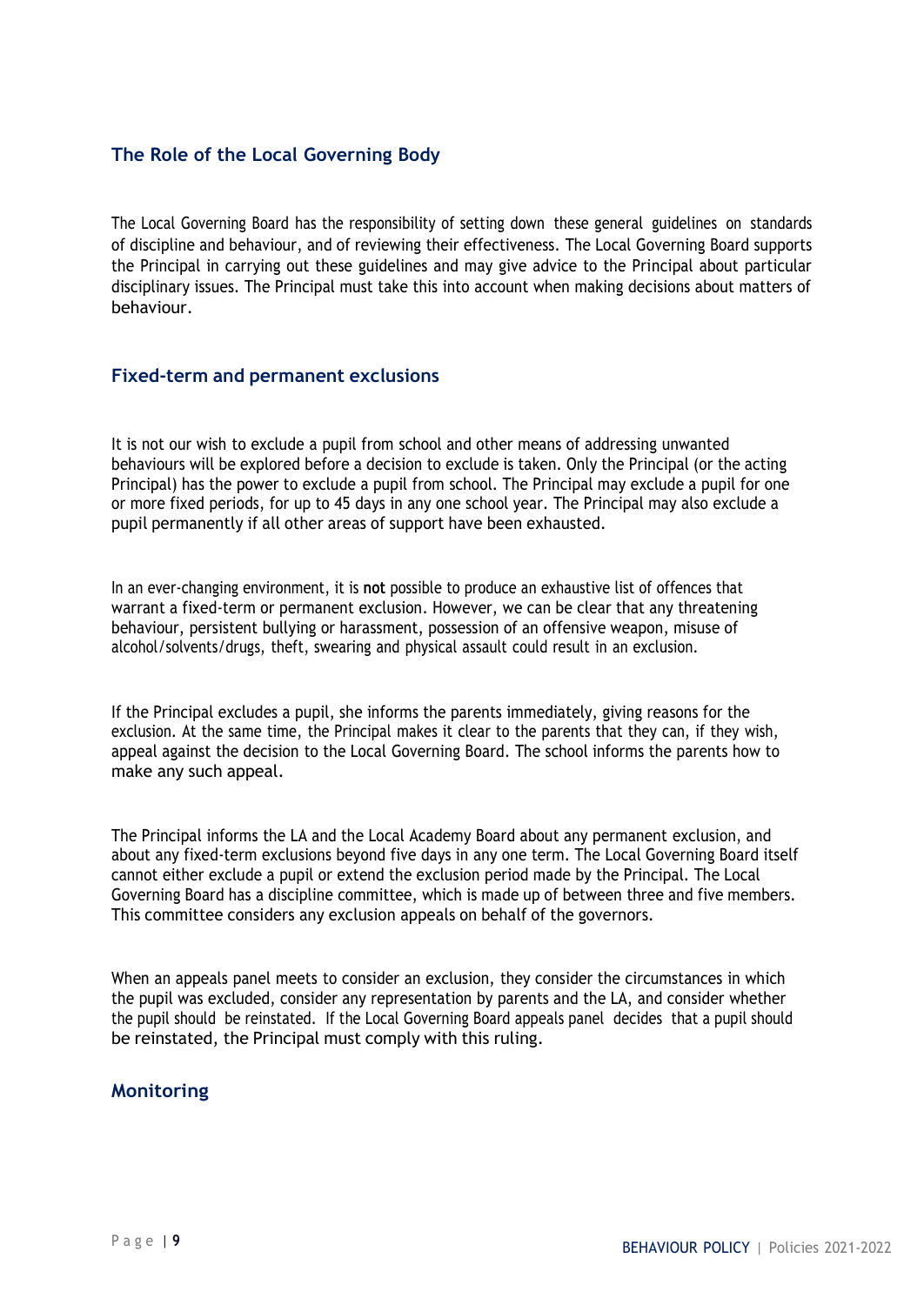The Principal, Vice Principal and SLT team monitor the effectiveness of this policy on a regular basis. They also report to the academy committee on the effectiveness of the policy and, if necessary, makes recommendations for further improvements.

The school keeps records of incidents of misbehaviour, including Behaviour Reflection Sheets (as detailed in sanctions). Class incidents are recorded in DCPRO, which is monitored regularly by the Principal, Vice Principal and SLT. The Principal, Vice Principal and SENDCo scrutinise the forms to determine if further investigation or action is required.

Any bullying or racist incidents are recorded on separate forms.

The Principal keeps a record of any pupil who is suspended for a fixed-term, or who is permanently excluded.

It is the responsibility of the local governing board to monitor the rate of suspensions and exclusions, and to ensure that the school policy is administered fairly and consistently.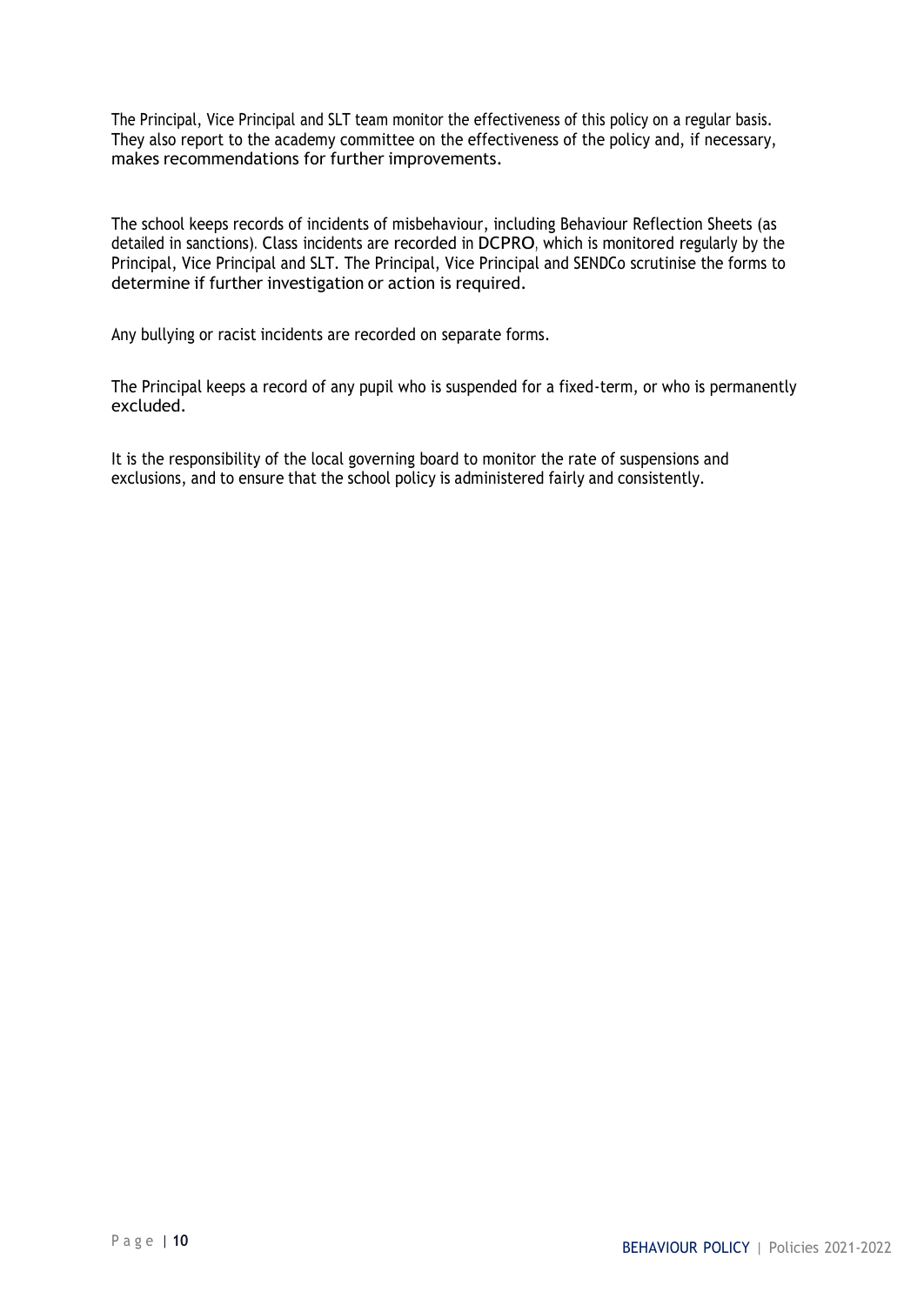| <b>Behaviour</b>                                                             | <b>Strategies</b>                                                                          | <b>Sanction</b>                                                                                               |
|------------------------------------------------------------------------------|--------------------------------------------------------------------------------------------|---------------------------------------------------------------------------------------------------------------|
| Level 1 - Initial LowLevel Disruption                                        | Warning - If behaviour continues a house                                                   | Verbal warning                                                                                                |
| Child is not following school rules (general low                             | point will be taken away<br>Reminder of correct behaviour                                  |                                                                                                               |
| level behaviour which causes disruption to                                   |                                                                                            |                                                                                                               |
| others)<br>Examples include: shouting out, pushing in the                    |                                                                                            |                                                                                                               |
| line, refusing to follow instructions etc.                                   |                                                                                            |                                                                                                               |
| Level 2 - Continuation of low-level                                          | Reminder of correct behaviour                                                              | House point taken away                                                                                        |
| behavior (Outlined above)                                                    | Change child's seat/tasks (Where<br>appropriate), more praise to promote                   | Ensure understanding.                                                                                         |
|                                                                              | positive behaviour                                                                         |                                                                                                               |
|                                                                              |                                                                                            |                                                                                                               |
|                                                                              |                                                                                            |                                                                                                               |
| Level 3 - Continuation of low-level<br>behavior (Outlined above)             | Yellow post it note (KS1 onwards), placed<br>at child's desk to indicate loss of 5 minutes | If child is still has a yellow card by break time or lunch<br>time, they will miss 5 mins of play/lunch time  |
|                                                                              | of break time and as a reminder that                                                       | (supervised by CT). Child to go outside at the start of                                                       |
|                                                                              | behavior needs to be improved. (Yellow                                                     | break time and be called in early.                                                                            |
|                                                                              | card can be taken back if behavior improves<br>before break time)                          | Children to complete reflection sheet in classroom<br>during loss of break time.                              |
|                                                                              | Reminder of correct behavior                                                               | If after this time, CT to decide on another suitable                                                          |
|                                                                              | Explanation of sanction if behaviour<br>doesn't improve                                    | 5min privilege loss (e.g.: golden time etc).<br>Record on DC Pro                                              |
|                                                                              | Change child's seat/task where                                                             |                                                                                                               |
|                                                                              | appropriate, more praise to promote<br>positive behaviour                                  |                                                                                                               |
|                                                                              | If behaviour improves, remove yellow post                                                  | If level 3 behaviour occurs three or more times                                                               |
|                                                                              | it note.                                                                                   | in one week. CT should discuss with parents.                                                                  |
|                                                                              | Lunchtime supervisors:                                                                     |                                                                                                               |
|                                                                              | Withdraw child from playing. Child to stay<br>with staff member for 5 minutes              |                                                                                                               |
|                                                                              | Record behaviour on DC Pro and inform                                                      |                                                                                                               |
|                                                                              | teacher at the end of lunchtime.                                                           |                                                                                                               |
| Level 4 - Continuation after the loss of<br>break time (Repeating the above) | Reminder of correct behaviour Explanation<br>of sanction (sent to Phase leaders)           | Child escorted to Phase leaders (SLT)[ If Phase leader<br>not available other year group teacher ]            |
|                                                                              | If behaviour improves, children can move                                                   | Log on DC Pro                                                                                                 |
|                                                                              | back to yellow (then refer back to level 2)                                                | Parents informed at the end of the day by class                                                               |
|                                                                              | Lunchtime supervisors:                                                                     | teacher.                                                                                                      |
|                                                                              | Withdraw child from playing. Child to stay                                                 | (Phase leaders: Loss of break time.                                                                           |
|                                                                              | with staff member for 15 minutes time out<br>Record behaviour on integris and inform       | Or at lunch with SENDCo or VP for 15minutes.)                                                                 |
|                                                                              | teacher at the end of lunchtime.                                                           | If level 4 behaviour occurs twice in one week.                                                                |
|                                                                              | Explain sanction and why.                                                                  | CT should discuss with parents.                                                                               |
| Level 5 - Repeating the above or Serious<br>behavior incident                | Discuss behaviour expectations and why.                                                    | Child escorted immediately to SENDCo or VP<br>Parent informed.                                                |
| (SENDCo/VP)                                                                  | Lunchtime supervisors:                                                                     | Update on DC Pro                                                                                              |
|                                                                              | Withdraw child from playing. Child sent to                                                 | If Level 5 behaviour is repeated there will be possible                                                       |
|                                                                              | SENDCo/VP                                                                                  | alternative provision made for lunch times, extra-curricular                                                  |
|                                                                              | Record behaviour on DC Pro and inform                                                      | activities, or school trips). This is at the discretion of SLT.                                               |
|                                                                              | teacher at the end of lunchtime.                                                           |                                                                                                               |
| Level 6 - Repeated serious<br>offences/(VP/Principal)                        | Discussion with class teacher to establish<br>what has actually happened (including        | Internal exclusion for rest of day- CT to provide work.<br>Child to be escorted by a member of staff to VP or |
| Examples include:                                                            | discussion with witnesses) and record on                                                   | Principal.                                                                                                    |
| - Bullying                                                                   | DC Pro                                                                                     | Phone call to parents                                                                                         |
| - Continuous accounts or serious accounts<br>of damaging school property     | Child to be escorted by a member of staff<br>to VP or Principal.                           | If behaviours have caused significant harm to others, or are                                                  |
| - Fighting                                                                   |                                                                                            | consistently repeated, a fixed-term exclusion may be                                                          |
| - Continuous accounts of swearing<br>- Continuous accounts of racism         | Lunchtime supervisors:<br>- Withdraw child from playing immediately                        | enforced.                                                                                                     |
| - repeated accounts of disruptive                                            | - Record behaviour in DC Pro                                                               |                                                                                                               |
| behaviour                                                                    | - Take to VP/Principal and give information                                                |                                                                                                               |
|                                                                              | about incident.                                                                            |                                                                                                               |